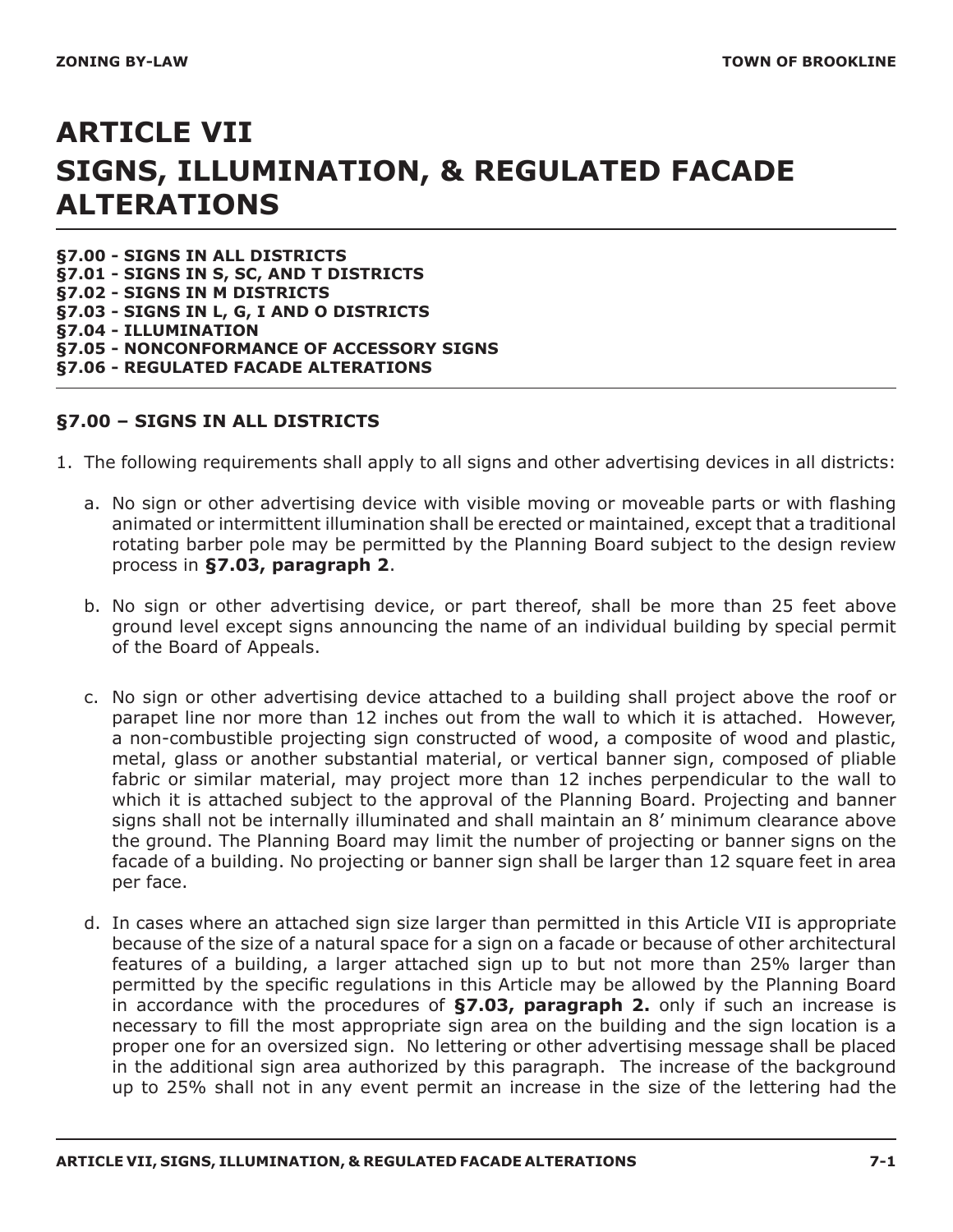background increase not been permitted.

- e. Signs or advertising devices not attached to the building shall not exceed 20 square feet in area of each face exclusive of posts or other structural supports and shall not exceed 12 feet in height, except gasoline service station signs as regulated by **§7.03, paragraph 1., subparagraph h**. Except for signs regulated by paragraphs 3 and 4 below, all permitted signs in excess of one square foot in area shall be set back one-half the depth of the required front yard setback from all street lot lines. Except for signs regulated by **paragraph 2**  below, any freestanding sign of more than 10 square feet in area, or more than four square feet for a nonconforming use, or a freestanding sign of any size for a gasoline service station shall be subject to the requirements of **§7.03, paragraph 2**. Except for signs regulated by paragraph 3 below, there shall be not more than one freestanding sign, except that the Board of Appeals by special permit may allow additional freestanding signs on a property with more than one building or more than one street frontage but not more than one sign per building per street frontage. Whenever possible, signs shall be combined or clustered to minimize their number.
- f. Signs, whether temporary or permanent, on the exterior of buildings shall be made of substantial materials. A special permit of the Board of Appeals shall be required to determine the appropriateness to the building of any flags, streamers, and balloons etc. used for sign purposes. National, state and Town flags are exempted from this provision. The Building Commissioner may approve temporary banners for public events.
- 2. Non-illuminated non-commercial public message signs may be placed on private property in all zoning districts. Such signs related to a specific event shall be removed by the property owner within 7 days following the event.
- 3. Non-illuminated signage that does not exceed 1.5 square feet in area and that identifies allowed users of individual parking spaces is allowed in all zoning districts.
- 4. Required signage for parking facilities renting or leasing spaces to a Car Sharing Organization (CSO) as described in **§6.01**, paragraph 5 is allowed in all zoning districts.

### **§7.01 – SIGNS IN S, SC, T, AND F DISTRICTS**

- 1. In any S, SC, T, and F district, no sign or other advertising device shall be permitted except as follows:
	- a. One sign displaying the street number or name of the occupant of the premises, or both, not exceeding one square foot in area. Such sign may include identification of a permitted accessory professional use.
	- b. Two bulletin or announcement boards or identification signs for a permitted principal nonresidential building or use, neither of which may exceed 10 square feet in area.
	- c. One sign in connection with a lawfully maintained nonconforming use, not exceeding 10 square feet in area.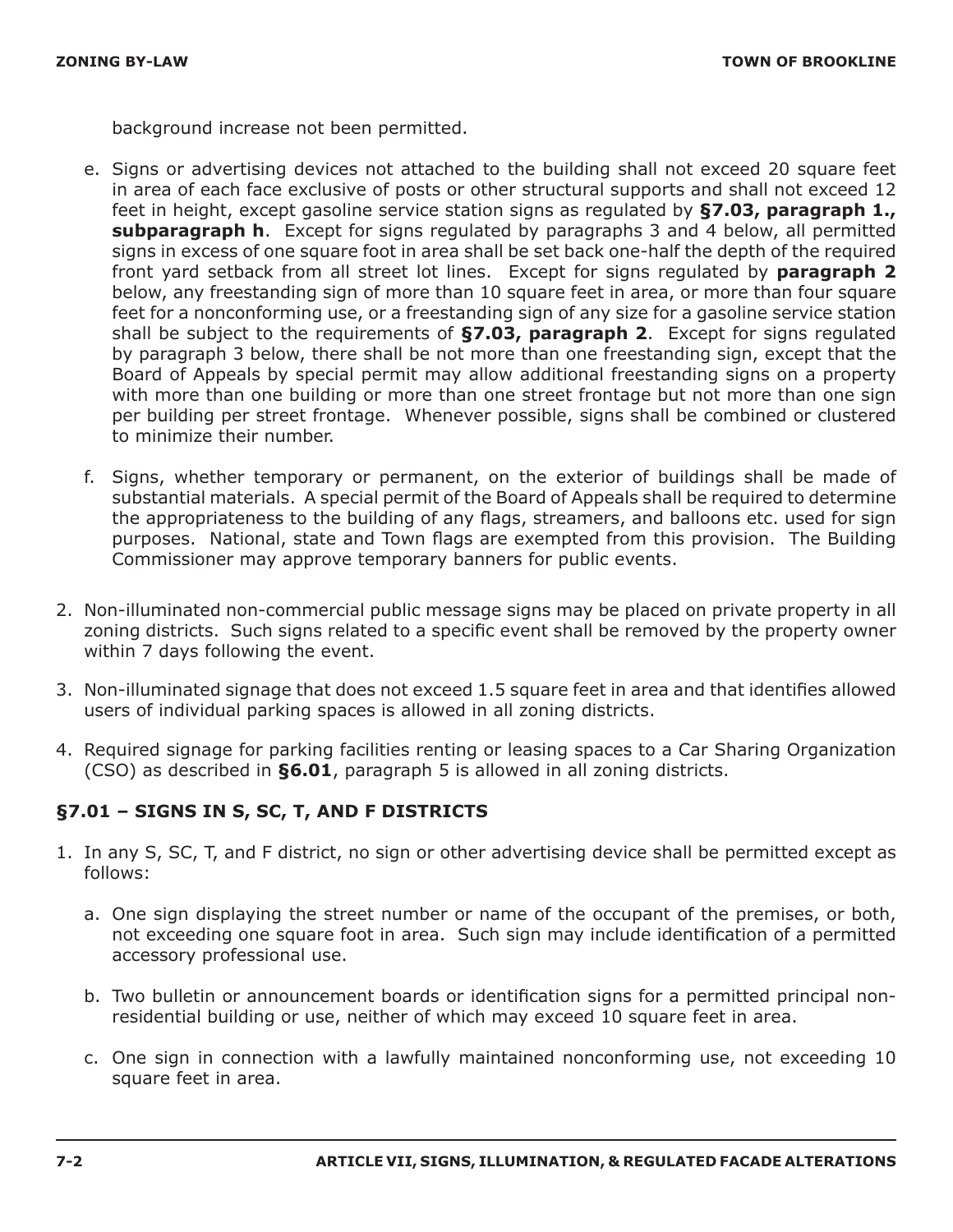- d. One "For Sale" or "For Rent" sign not exceeding six square feet in area, and advertising only the premises on which the sign is located; such sign to be removed at once upon rental or sale of property, and, in any case, to remain no longer than a four month period in any calendar year, after which period, permit may be given by the Building Commissioner for an additional four month period upon written application, if need is shown.
- e. One contractor's sign, not exceeding 10 square feet in area, maintained on the premises while a building is actually under construction.
- f. Other temporary signs in connection with the construction or development of a building or lot, by special permit of the Board of Appeals which shall specify limits on the size and number of signs and the length of time to be maintained.

#### **§7.02 – SIGNS IN M DISTRICTS**

- 1. In any M District, no on-premises sign or other on-premises advertising device shall be permitted except as follows:
	- a. As permitted in S, SC, T, and F Districts.
	- b. Two signs for a permitted hotel use or permitted principal non-residential use, neither of which may exceed 20 square feet in area.
	- c. Two signs announcing the name of an individual multiple dwelling and identifying accessory uses with an aggregate area not exceeding twenty square feet except that multiple dwellings with more than 200 units may have an additional aggregate area of five square feet per 100 units above 100 units, up to a maximum aggregate area of forty square feet. If the Planning Board determines that a central directory is not adequate for identifying an individual exterior entrance to an accessory use, the Board may approve an individual sign displaying the street number and/or name of the occupant and specialty, not exceeding two square feet in area.
	- d. Two signs in connection with a lawfully maintained principal nonconforming use, not exceeding a total of 20 square feet in area.
	- e. One sign, not exceeding 20 square feet in area, in connection with the construction, development, conversion or leasing of a new or substantially rehabilitated building.
- 2. All signs permitted in this section shall be subject to the design review process as regulated by **§7.03, paragraph 2**.

### **§7.03 – SIGNS IN L, G, I AND O DISTRICTS**

1. In any L, G, I or O District, no on-premises sign or other on-premises advertising device shall be permitted except as follows: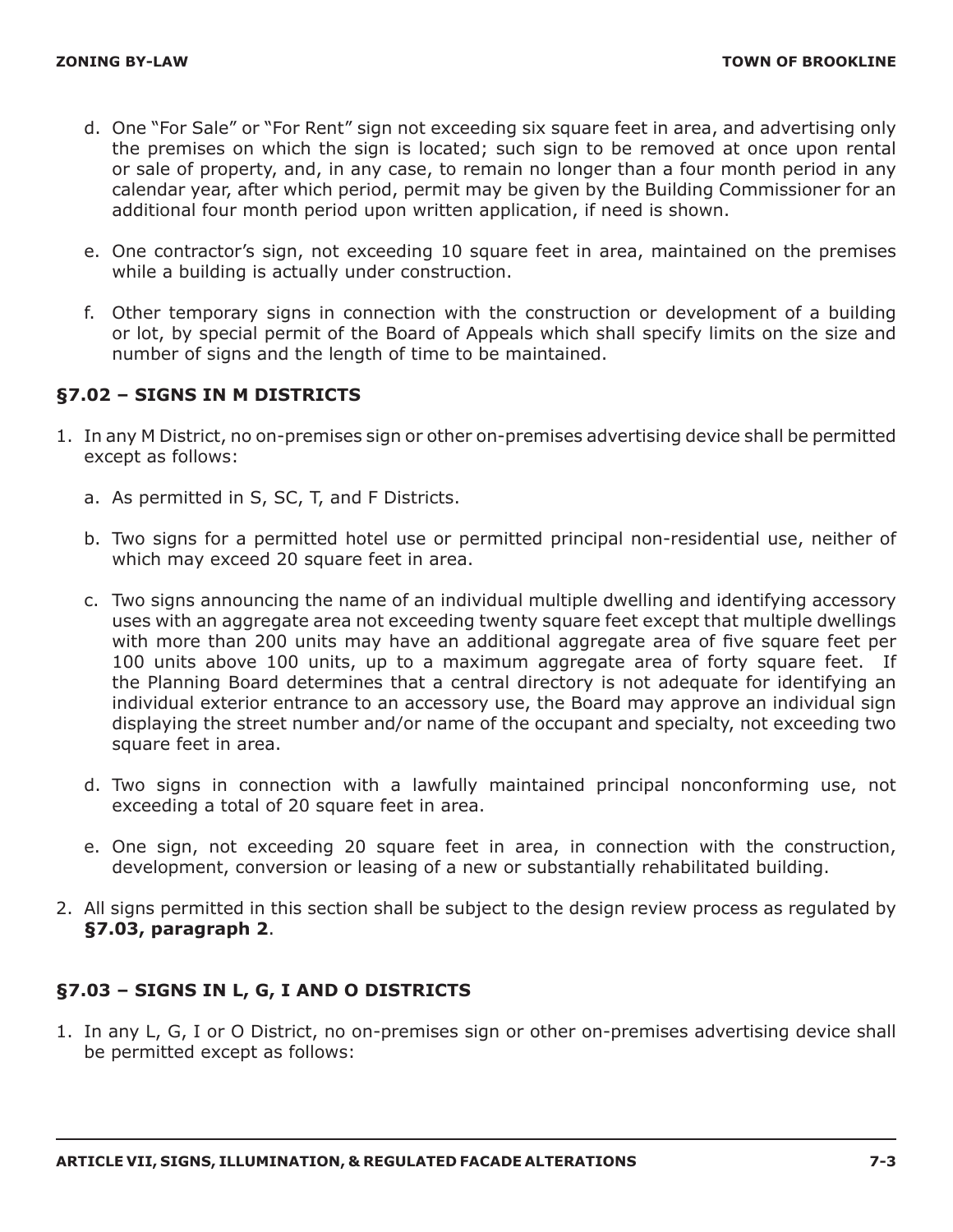- a. As permitted in S, SC, T, F, and M Districts.
- b. Signs or advertising devices, whether attached to the building or free-standing, shall have an aggregate area not exceeding two square feet for each foot of building face parallel or substantially parallel to a street lot line. Where a lot fronts on more than one street, the aggregate sign area facing each street frontage shall be calculated separately.
- c. Signs for commercial uses on upper floors of a building may have signage additional to subparagraph b. above, if located at the second floor level, but not exceeding the height limit of 25 feet as stipulated in **§7.00, paragraph 1., subparagraph b.**, at an additional aggregate area of a half a square foot for each foot of building face parallel or substantially parallel to a street lot line. Signage, particularly for office and services uses, preferably should be located on windows or, if not possible, in an architectural element of the facade. In cases where an existing architectural element needs a larger sign background to fill the space, the Planning Board may allow an increase up to 25%; however, the lettering on the sign should not be increased correspondingly.
- d. Signs shall not be permitted on building walls not parallel or within 45 degrees of parallel to the street, except for one directional or identification sign not exceeding twelve square feet in area for structures with a single business and not exceeding eighteen square feet in area for structures with more than one business provided that the sign is proportionate to the area of the building wall to which it will be attached. Where such building wall contains the main business entrance or entrances, the Planning Board may allow a larger sign or signs, but in no case shall the aggregate area of such signs exceed two square feet for each linear foot of building face of that wall.
- e. For open-lot uses, where a calculation of aggregate sign area based upon building-face dimensions would result in inequitable deprivation of identification, the Board of Appeals by special permit under **Article IX** may authorize an aggregate sign area up to but not more than one square foot for each foot of street lot line.
- f. All window signs, other than temporary identification signs regulated in subparagraph g. below and non-commercial signs regulated by **§7.03, paragraph 2**, shall be subject to the design review process, except that paper or similar temporary signs may be installed in a window only if the sign advertises a particular sale or special event and is not a general identification sign for the business or for goods sold or services rendered thereby. Such signs may be displayed in a window for no more than 30 days. The aggregate area of all signs in any window, either temporary or permanent, shall not exceed 30% of the area of such window, and the area of permanent window signs shall be included in the aggregate sign area permitted in subparagraph b. above.
- g. One temporary identification sign for a property or use subject to the design review process specified in **paragraph 2** below or in **§5.09** may be permitted by the Building Commissioner to be displayed during the period from submission of an application to the Building Commissioner to thirty days after the decision of the Planning Board or the Board of Appeals if an appeals is taken, provided that the temporary sign conforms with all dimensional regulations of this By-law, is in fact a temporary sign not involving any substantial expense, and is displayed in a manner which will not deface the building facade or otherwise impinge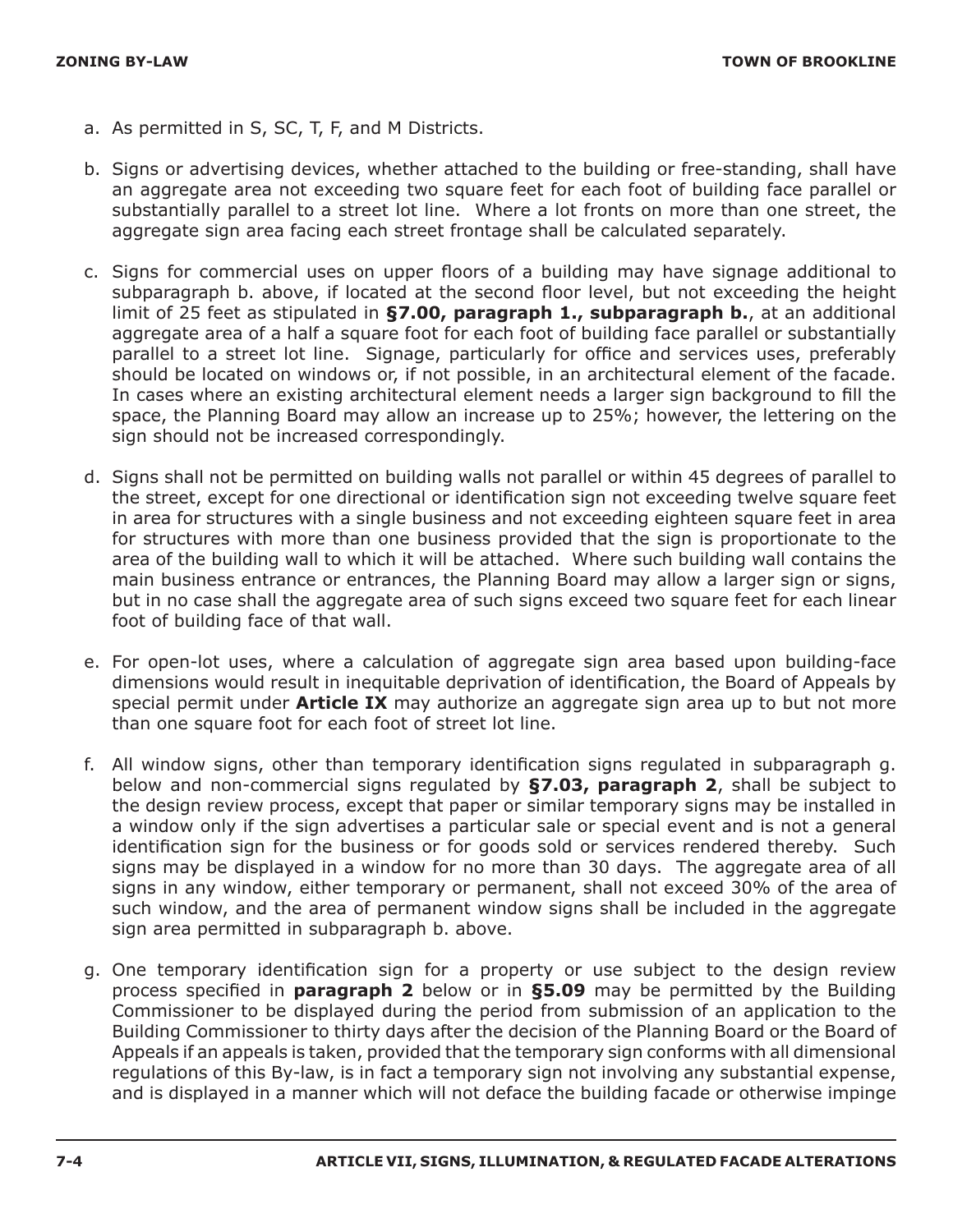upon the design review of the proposed sign.

- h. Freestanding signs for gasoline service stations may exceed the dimensional restrictions of **§7.00, paragraph 1, subparagraph e** by a maximum of 10 square feet in area for each face and 7 feet in height, only if the design of the sign incorporates gasoline prices. For all gasoline service stations, no additional price signs shall be displayed on the lot, except for the standard price signs typically affixed to gasoline pumps. No sandwich or cardboard signs, or the like, shall be permitted on the lot, and all temporary signs shall be confined to the windows of the building as permitted by **§7.03, paragraph 1, subparagraph e**.
- i. One "For Sale" or "For Rent" or other sign required for sale or leasing of a commercial or industrial property not exceeding 20 square feet in area and advertising only the premises on which the sign is located; such sign to be removed at once upon rental or sale of property; and, in any case, to remain no longer than a four month period in any calendar year; after which period, permit may be given by the Building Commissioner for an additional four month period upon written application, if need is shown. The sign design and location shall be subject to the approval of the Building Commissioner following guidelines approved by the Planning Board.
- 2. All signs permitted in **§§ 7.02** and **7.03**, except temporary signs or advertising devices permitted in **§7.03, paragraph 1, subparagraphs f. and g.** or signs permitted in **§7.00, paragraphs 2, 3, and 4,** shall be subject to the following design review process:
	- a. The applicant shall submit to the Building Commissioner an application form, plans of the proposed sign, facade alterations, if any, and photographs showing the existing building or site, and such other material as may be required by the Building Commissioner or Planning Board.
	- b. Within five working days, the Building Commissioner shall refer the application and accompanying material to the Planning Board.
	- c. After its receipt of the application and all required material, the Planning Board shall review the application at its next public meeting for which legal notice can be given. At least seven days before such meeting, the Planning Board shall mail or deliver a notice of the meeting, with a description of such application or a copy thereof, to each elected Town Meeting Member for the precinct in which the property is located, and to those Town Meeting Members of a precinct which is within 200 feet of such property as to which such application has been made. The notice requirements of this section shall be deemed satisfied if such notices are mailed to those individuals whose names appear as Town Meeting Members in the records of the Town Clerk at the addresses as they appear in such records. The Planning Board shall submit its recommendations in writing to the applicant and the Building Commissioner. The recommendations shall be based on the Design Review requirements in **§5.09** and such design guidelines as the Planning Board may adopt.
	- d. Upon receipt of the Planning Board's report or the lapse of thirty days from his referral to the Board without such report, the Building Commissioner may issue a permit for a sign which conforms to the Planning Board's recommendations, if any, the regulations in the Zoning By-law, and such other technical requirements as are within the Building Commissioner's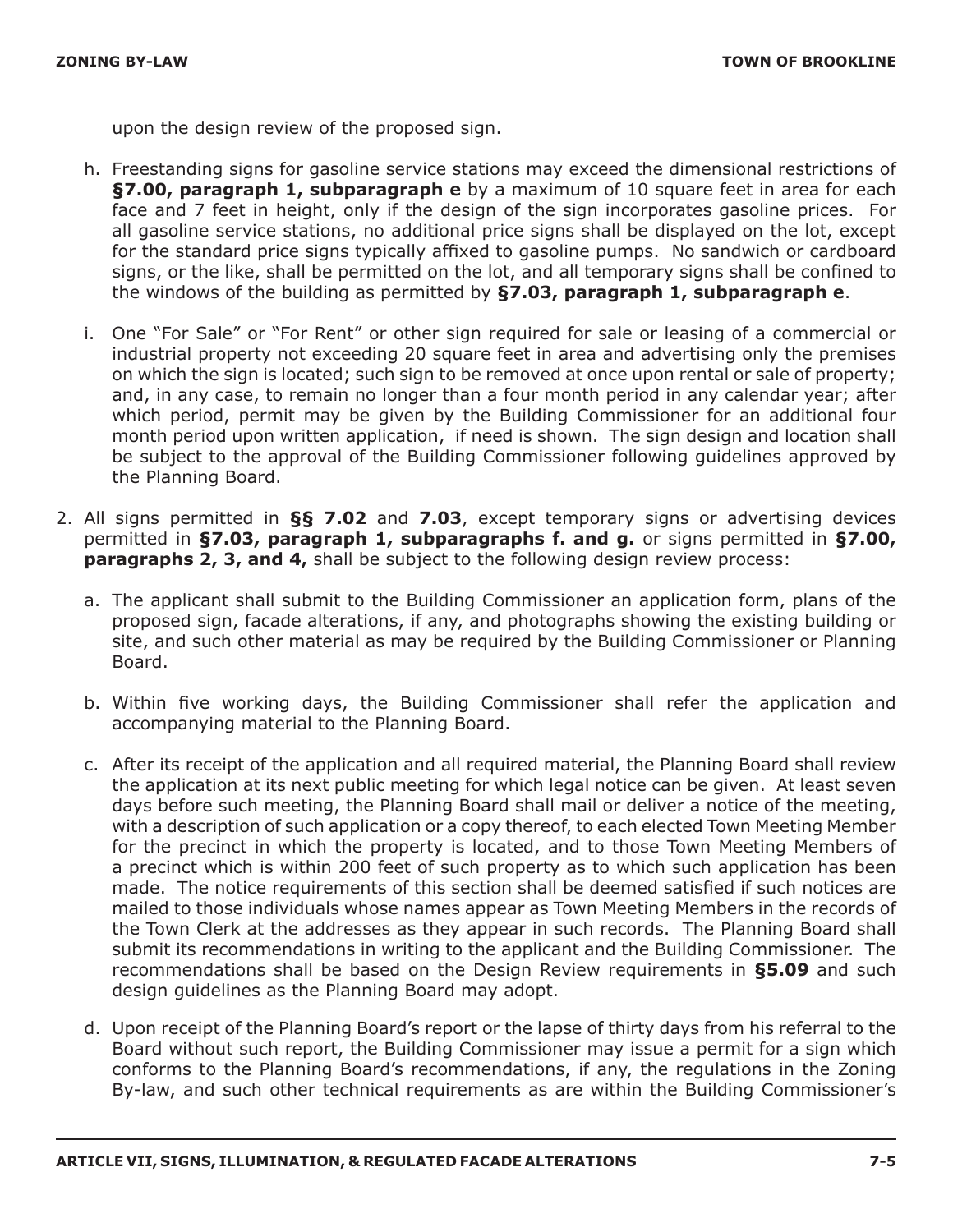jurisdiction.

e. If the applicant or any other interested party or any citizen of the Town of Brookline does not agree with the recommendations of the Planning Board or other requirements imposed by the Building Commissioner, he may appeal to the Board of Appeals within 30 days through the special permit procedure in **Article IX**.

### **§7.04 – ILLUMINATION**

- 1. In all districts, all lighting shall be installed and maintained so that no direct light or glare shines on any street or nearby property.
- 2. In all districts no neon type or exposed gas-illuminated tube type of sign which is red, yellow, or green shall be located within 100 feet of a traffic signal unless it is shielded from the line of sight of any driver of a motor vehicle approaching the traffic signal.
- 3. In any residence district no sign or other advertising device shall be of the neon type or exposed gas-illuminated tube type; and any lighting of a sign or other advertising device shall be continuous, indirect white light installed in a manner that will prevent direct light from shining onto any street or nearby property. In S, SC, T, and F Districts no sign or advertising device shall be illuminated after 11 p.m. local time.
- 4. In an S, SC, T, F, M-0.5, M-1.0, or M-1.5 District no outdoor floodlighting or decorative lighting shall be permitted except lighting primarily designed to illuminate walks, driveways, doorways, outdoor living areas, or outdoor recreational facilities and except temporary holiday lighting in use for no longer than a four-week period in any calendar year, except that decorative floodlighting of institutional or historic buildings may be permitted by the Board of Appeals by special permit. Any permanent lighting permitted by the preceding sentence shall be continuous, indirect, white light, installed in a manner that will prevent direct light from shining onto any street or nearby property.

### **§7.05 – NONCONFORMANCE OF ACCESSORY SIGNS**

Accessory signs or other advertising devices legally erected may continue to be maintained, subject to the provisions of §5.83 of the Town of Brookline Sign By-law (Article 5.8)*;* provided, however, that no such sign or other advertising device shall be permitted if it is enlarged, reworded (other than in the case of theatre or cinema signs or signs with automatically changing messages) redesigned or altered in any way including repainting in a different color, except to conform to the requirements of this By-law; and provided further that any such sign or other advertising device which has deteriorated to such an extent that the cost of restoration would exceed thirtyfive percent of the replacement cost of the sign or other advertising device at the time of the restoration shall not be repaired or rebuilt or altered except to conform to the requirements of this By-law. Any exemption provided in this **Article VII** shall terminate with respect to any sign or other advertising device which:

- 1. shall have been abandoned;
- 2. advertises or calls attention to any products, businesses or activities which are no longer sold or carried on at the particular premises; or